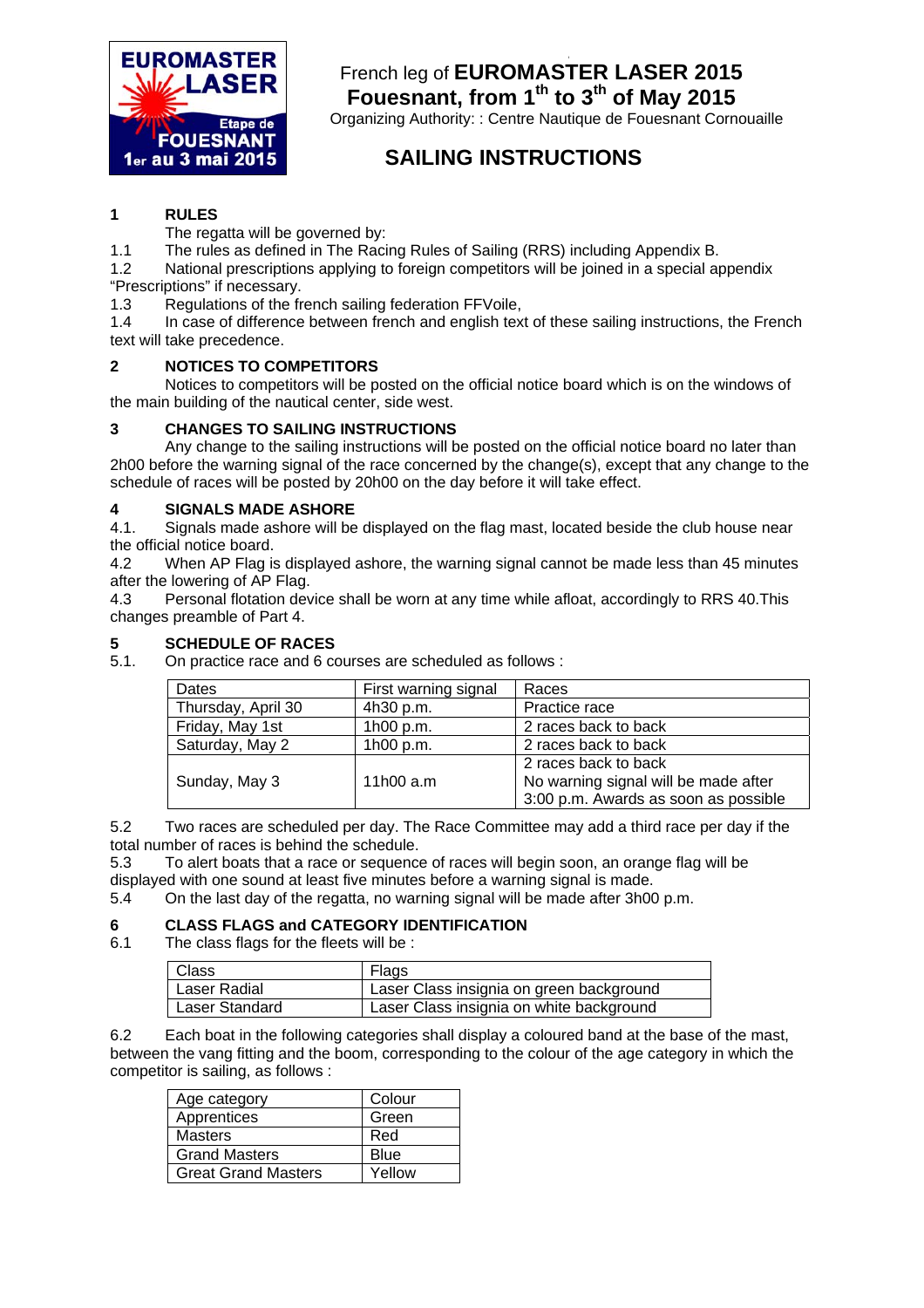# **7 RACING AREA**

Appendix "Racing area" shows the location of racing area.

# **8 THE COURSES**

8.1 Courses are described in appendix "Courses", including approximate angles between legs, the order in which marks are to be passed and the side on which each mark is to be left, as well as the approximate length of the course.

8.2 No later than the warning signal, the race committee will display the course to be sailed, and if necessary, approximate compass bearing and length of the first leg of the course.

The following signals will be used:

| Course            | Written on board at the back of the Race<br>Committee boat |  |
|-------------------|------------------------------------------------------------|--|
| Intérieur / Inner | ΙN                                                         |  |
| Extérieur / Outer | <b>FXT</b>                                                 |  |
| Simple            |                                                            |  |

# **9 MARKS**

9.1 Starting marks, course and finishing marks will be as follows:

| Starting marks                                                                                                                                 | Course marks                                                                                                                                                                        | Change of course<br>mark    | Finishing marks                                                                                                  |
|------------------------------------------------------------------------------------------------------------------------------------------------|-------------------------------------------------------------------------------------------------------------------------------------------------------------------------------------|-----------------------------|------------------------------------------------------------------------------------------------------------------|
| The staff of the Race<br>Committee boat<br>displaying an orange flag<br>and<br>the mast of the<br>viewfinder boat<br>displaying an orange flag | - Marks 1 and 4 : Orange<br>conical buoys<br>- Marks 2 and 3: Yellow<br>conical buoys CNFC<br>- Mark 5 : yellow<br>cylindrical buoy<br>The course marks shall<br>be rounded to port | No change of<br>course mark | The staff of the Race<br>Committee boat displaying<br>an orange flag<br>and<br>a thin orange cylindrical<br>buoy |

# **10 AREAS THAT ARE OBSTRUCTIONS**

No area designated as obstruction.

# **11 THE START**

11.1 The starting line will be between a staff of the race committee boat displaying an orange flag on starboard and the mast of the viewfinder boat displaying an orange flag on port-end.

11.2 Boats waiting for their start: Boats whose warning signal has not been made shall avoid the starting area during the starting sequence for other races.

11.3 A boat starting later than 4 minutes after her starting signal will be scored DNS.

# **12 CHANGE OF THE NEXT LEG OF THE COURSE**

There is no change of leg during the race.

# **13 THE FINISH**

The finishing line will be between a staff displaying an orange flag and the course side of the finishing mark.

# **14 PENALTY SYSTEM**

14.1 Appendix P modified as follows will apply.

14.1.1 RRS P2.3 will not apply, and RRS P2.2 will apply for all penalties after the first one.

14.1.2 A breach of the RRS (except RRS of chapter 2, RRS 28 and 31) may, after a hearing, be sanctioned from 10% of registered boats to disqualification.

# **15 TIME LIMITS AND TARGET TIMES**

15.1 The target time is 50 minutes. Failure to meet the target time will not be grounds for redress. This changes RRS 62.1(a). The finish time limit for the first boat is 75 minutes.

15.2 For elapsed time events, boats failing to finish within 20 minutes after the first boat sails the course and finishes will be scored DNF. This changes RRS 35, A4 and A5.

# **16 PROTESTS AND REQUESTS FOR REDRESS**

16.1 Protest forms are available at the jury secretariat located in the club house. Protests and requests for redress or reopening shall be delivered there within the protest time limit.

16.2 For each class, the protest time limit is 75 minutes after the last boat has finished the last race of the day or the race committee signals no more racing today.

*Centre Nautique de Fouesnant Euromaster 2015 - Sailing iInstructions page* 2 of 6

**FOUESNANT** 



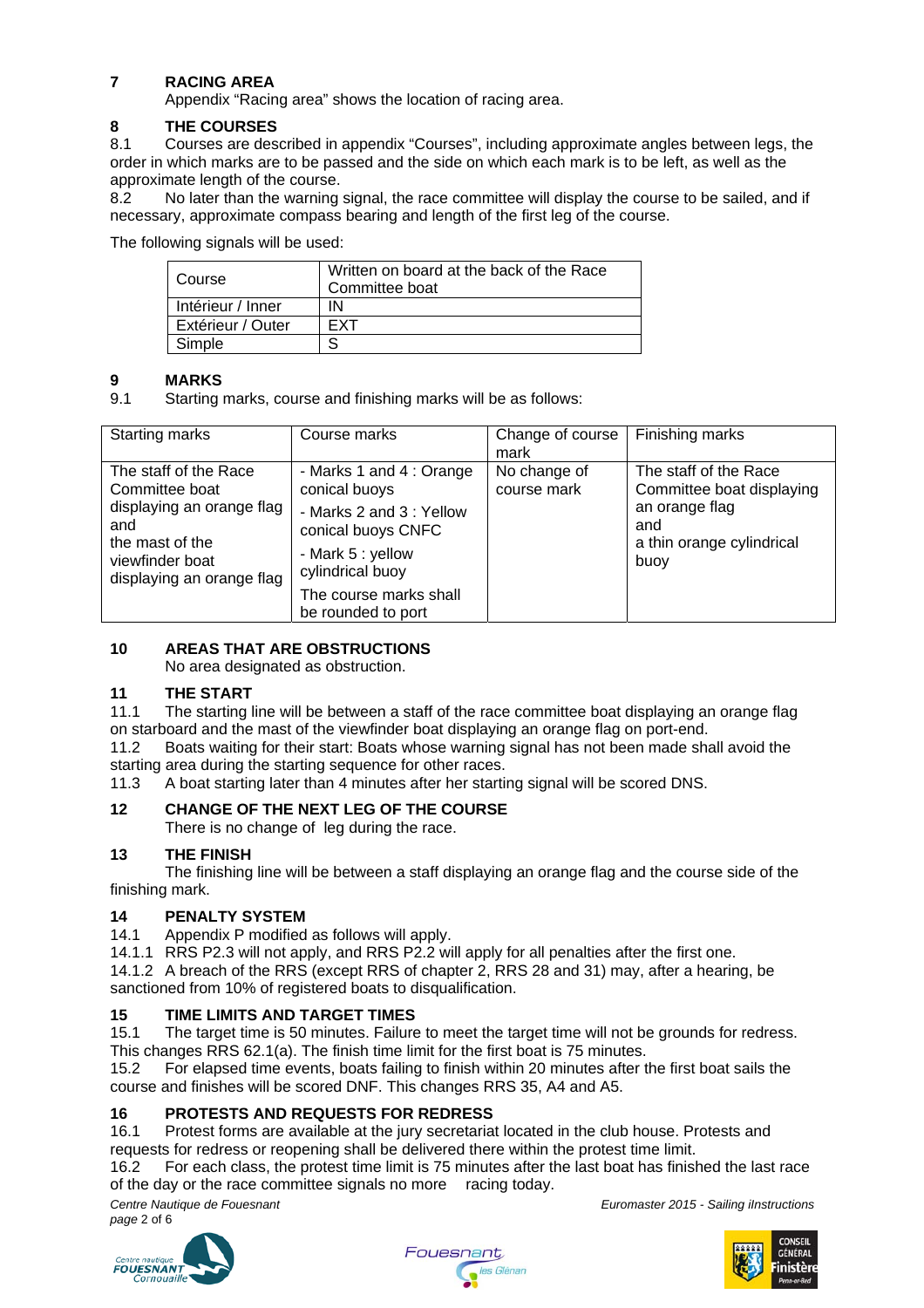16.3 Notices will be posted no later than 30 minutes after the protest time limit to inform competitors of hearings in which they are parties or named as witnesses. Hearings will be held in the jury room, located inside of the nautical center, beginning at the time mentioned on official notice board. 16.4 Notices of protests by the race committee or jury will be posted to inform boats under RRS 61.1(b).

16.5 A list of boats that have been penalised under appendix P for breaking RRS 42 will be posted. 16.6 Breaches of instructions below will not be grounds for a protest by a boat. This changes RRS 60.1(a).

- Start: boats waiting for their start
- Safety rules (except rule bowsprit)
- Advertising
- Support boats
- Trash disposal
- Radio communication

16.7 On the last scheduled day of racing, a request for redress or for reopening a hearing shall be delivered

(a) Within the protest time limit if the requesting party was informed of the decision on the previous day

(b) No later than 30 minutes after the party requesting reopening was informed of the decision on that day or, for a request for redress, no later than 30 minutes after the decision has been posted.. This changes RRS 66 and 62.2.

### **17 SCORING**

17.1 One race is required to be completed to complete the event.

17.2 Discards :

- When fewer than 5 races are completed, the overall result of a boat will be the total of her race scores.

- When 5 or more races have been completed, the overall result of a boat will be the total of her race scores excluding her two worst scores.

### **18 SAFETY REGULATIONS**

18.1 A checking system (check in and check out by signing an attendance sheet) is mandatory according to the following indications, even in case of abandonment.

 - The sheets remain permanently in place and are glued on the table near the official notice board.

- The émargement Departure will be open one hour before the first warning signal of the day. - The émargement Arrival will be closed to the deadline for the submission of claims.
- 18.2. Penalties for lack of uneducated émargement :
	- Failure émargement out , 10% of the number of members on the first race of the day.
	- Failure émargement return 10% of the number of members on the last race of the day.

18.3 A boat that retires from a race shall notify the race committee as soon as possible

# **19 REPLACEMENT OF COMPETITORS OR EQUIPMENT**

 Substitution of damaged or lost equipment will not be allowed unless authorized by the race committee. Requests for substitution shall be made to the committee at the first reasonable opportunity.

### **20 EQUIPMENT AND MEASUREMENT CHECKS**

A boat or equipment may be inspected at any time for compliance with the class rules and sailing instructions. On the water, a boat can be instructed by a race committee measurer or equipment inspector to proceed immediately to a designated for inspection.

### **21 EVENT ADVERTISING**

Boats shall display event advertising supplied by the organizing authority (if given).

### **22 OFFICIAL BOATS**

Official boats will be marked as follows: Orange flag.

### **23 SUPPORT BOATS**

23.1 Team leaders, coaches and other support personnel shall stay outside areas where boats are racing from the time of the preparatory signal for the first class to start until all boats have finished or the race committee signals a postponement, general recall or abandonment.

23.2 The FFVoile regulation governing the intervention of coaches will apply.

**FOUESNANT** 

*Centre Nautique de Fouesnant Euromaster 2015 - Sailing iInstructions* 



Fouesnant **es** Glénan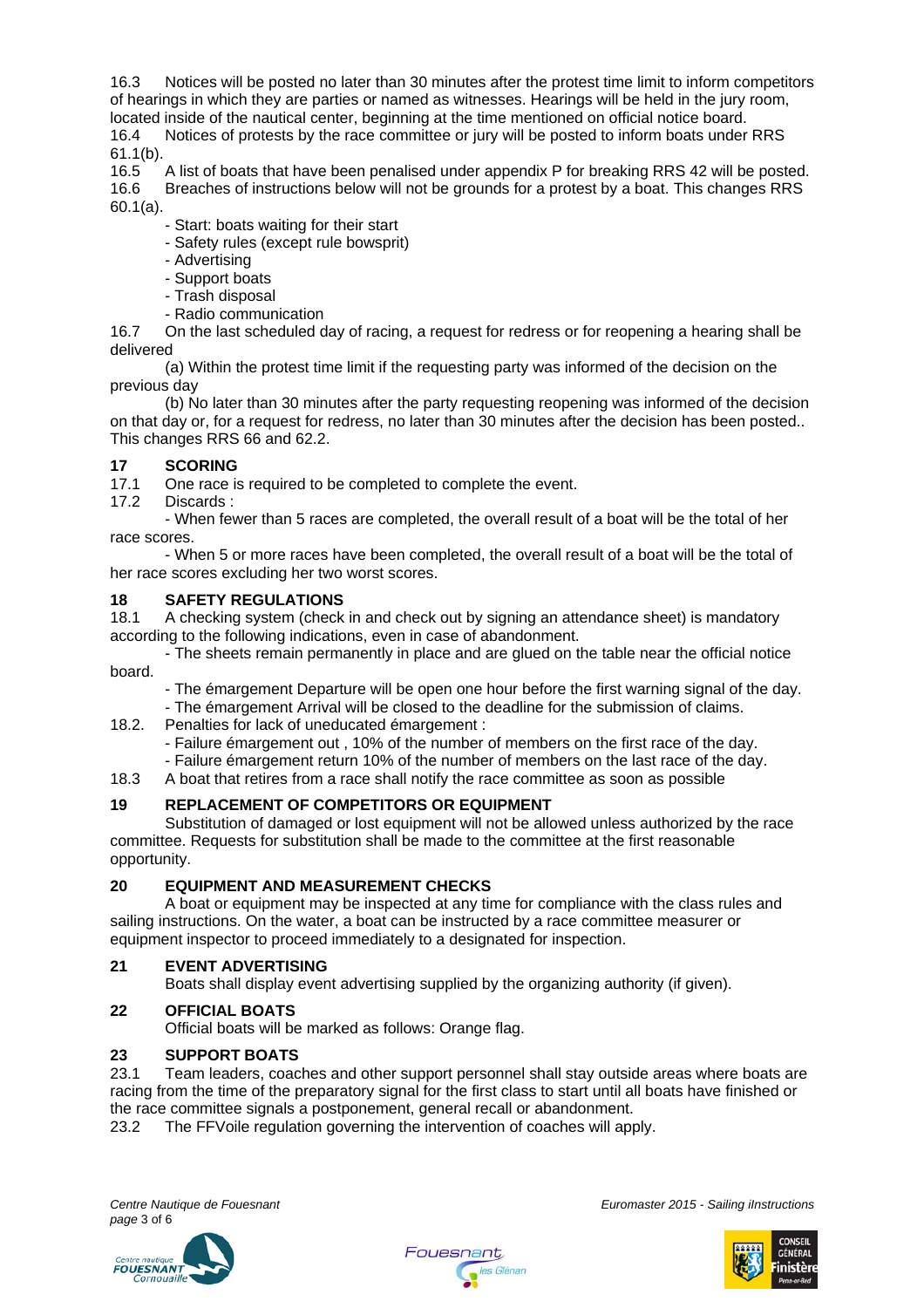### **24 TRASH DISPOSAL**

Boats shall not put trash in the water. Trash may be placed aboard official boats.

#### **25 RADIO COMMUNICATION**

Except in an emergency, a boat shall neither make radio transmissions while racing nor receive radio communications not available to all boats. This restriction also applies to mobile telephones.

#### **26 PRIZES**

Prizes will be given as follows:

### **> Laser Standard Fleet**:

- ◆ First three overalls.
- First Laser Apprentice Standard (born between 1971 and 1980).
- First Laser Master Standard (born between 1961 and 1970).
- First Laser Grand Master Standard (born between 1951 and 1960).

#### **> Laser Radial Fleet**:

- **Eirst three overalls.**
- First Laser Apprentice Radial Men (born between 1971 and 1980).
- First Laser Apprentice Radial Women (born between 1971 and 1980).
- First Laser Master Radial Men (born between 1961 and 1970).
- First Laser Master Radial Women (born between 1961 and 1970).
- First Laser Grand Master Radial Men (born between 1951 and 1960).
- First Laser Grand Master Radial Women (born between 1951 and 1960).
- First Laser Great Grand Master Radial Men (born before 1951).
- First Laser Great Grand Master Radial Women (born before 1951).

#### **27 DECISION TO RACE**

The responsibility for a boat's decision to participate in a race or to continue racing is hers alone. Consequently, accepting to participate in a race or to continue racing, the competitor disclaims the organizing authority of any liability for damage (material and/or personal injury).

### **RACE OFFICIALS**

Race Committee Chairman: **BOURNOT Eric**  Event's measurer : **RENOULT Marc** Jury Chairman: **BERTIN Frédéric**

*page* 4 of 6



*Centre Nautique de Fouesnant Euromaster 2015 - Sailing iInstructions* 



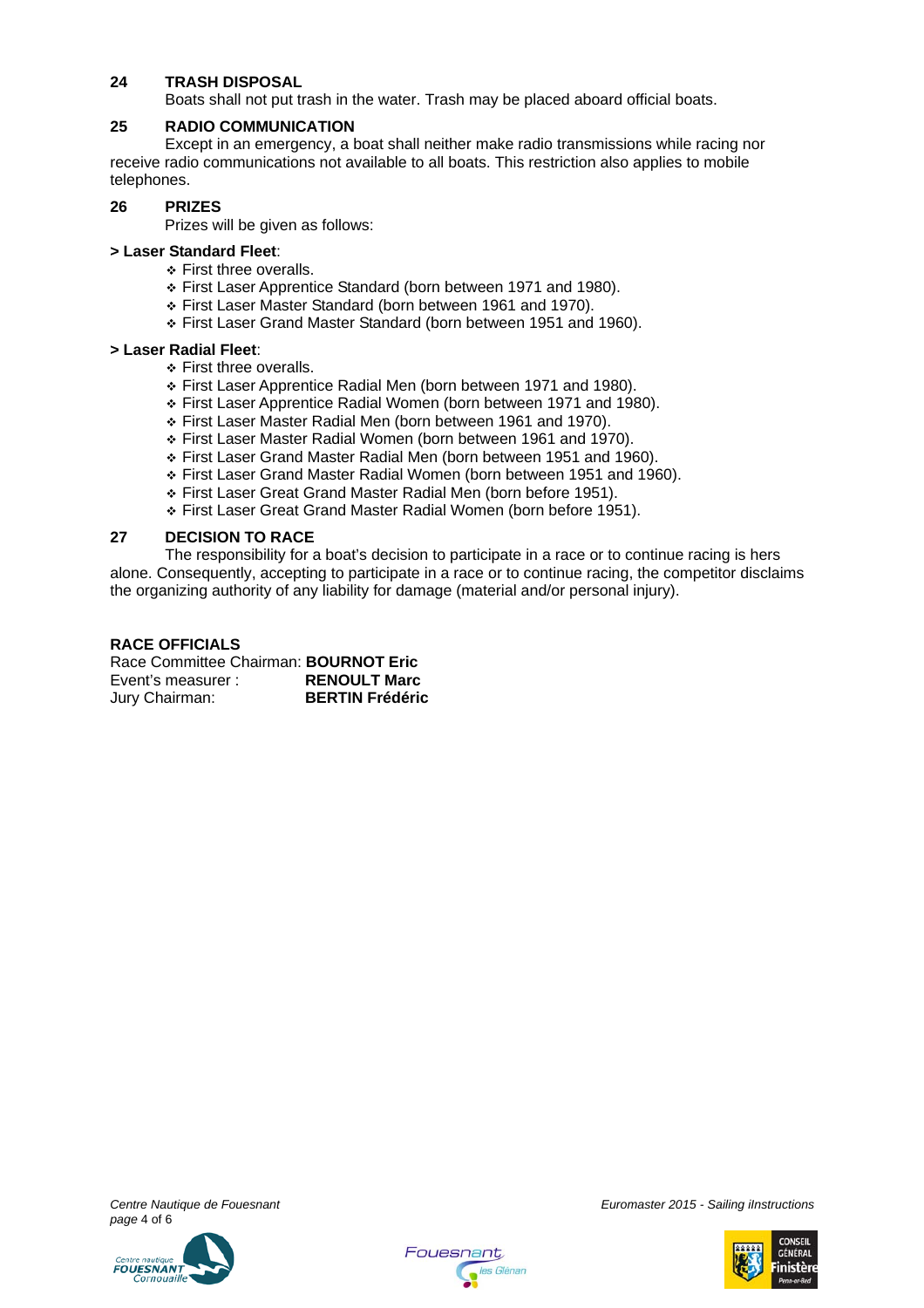#### **APPENDIX « PRESCRIPTIONS OF FFVoile » FFVoile Prescriptions to RRS 2013-2016 applying to foreign competitors**

#### **RRS 64.3**

The jury may ask the parties to the protest, prior to checking procedures, a deposit covering the cost of checking arising from a protest concerning class rules.

#### **RRS 67**

Any question about or request of damages arising from an incident involving a boat bound by the Racing Rules of Sailing or International Regulation to Prevent Collision at Sea depends on the appropriate courts and will not be dealt by the jury.

#### **RRS 70. 5**

In such circumstances, the written approval of the Fédération Française de Voile shall be received before publishing the notice of race and shall be posted on the official notice board during the event.

#### **RRS 78**

The boat's owner or other person in charge shall, under his sole responsibility, make sure moreover that his boat comply with the equipment and security rules required by the laws, by-laws and regulations of the Administration.

#### **RRS 86.3**

An organizing authority wishing to change a rule listed in RRS 86.1 in order to develop or test new rules shall first submit the changes to the FFVoile, in order to obtain its written approval and shall report the results to FFVoile after the event. Such authorization shall be mentioned in the notice of race and in the sailing instructions and shall be posted on the official notice board during the event.

#### **RRS 88**

Prescriptions of the FFVoile shall be neither changed nor deleted in the notice of race and sailing instructions, except for events for which an international jury has been appointed.

In such case, the prescriptions marked with an asterisk (\*) shall be neither changed nor deleted in the notice of race and sailing instructions. (The official translation of the prescriptions, downloadable on the FFVoile website www.ffvoile.fr, shall be the only translation used to comply with RRS 90.2(b)).

#### **RRS 91**

FFVoile Prescription (\*):

The appointment of an international jury meeting the requirements of Appendix N is subject to prior written approval of the Fédération Française de Voile. Such notice of approval shall be posted on the official notice board during the event.

#### **APPENDIX R**

Appeals shall be sent to the head-office of Fédération Française de Voile, 17 rue Henri Bocquillon, 75015 Paris – email: jury.appel@ffvoile.fr



### **APPENDIX « RACING AREA »**

*page* 5 of 6



*Centre Nautique de Fouesnant Euromaster 2015 - Sailing iInstructions*